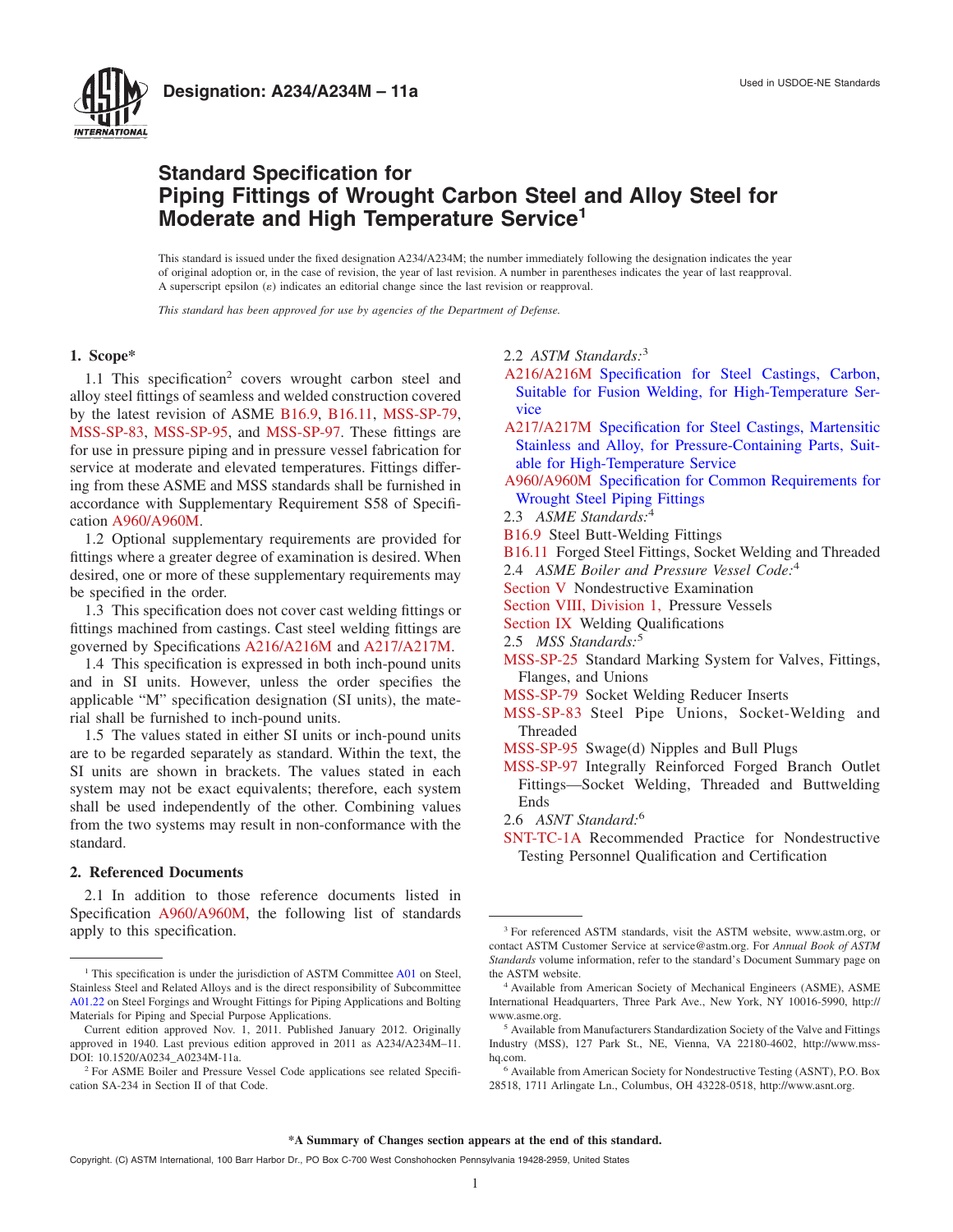**A234/A234M – 11a**

### 2.7 *AWS Specifications*<sup>7</sup>

- [A5.5/A5.5M](#page-3-1) Specification for Low-Alloy Steel Electrodes for Shielded Metal Arc Welding
- [A5.23/A5.23M](#page-3-1) Specification for Low-Alloy Steel Electrodes and Fluxes for Submerged Arc Welding
- [A5.28/A5.28M](#page-3-2) Specification for Low-Alloy Steel Electrodes for Gas Shielded Arc Welding
- [A5.29/A5.29M](#page-3-2) Low-Alloy Steel Electrodes for Flux Cored Arc Welding

#### **3. Ordering Information**

3.1 See Specification [A960/A960M.](#page-1-1)

# **4. General Requirements**

4.1 Product furnished to this specification shall conform to the requirements of Specification [A960/A960M,](#page-1-2) including any supplementary requirements that are indicated in the purchase order. Failure to comply with the requirements of Specification [A960/A960M](#page-1-3) constitutes non-conformance with this specifi<span id="page-1-5"></span><span id="page-1-3"></span>cation. In case of a conflict between the requirements of this specification and Specification [A960/A960M,](#page-2-3) this specification shall prevail.

#### <span id="page-1-10"></span><span id="page-1-7"></span><span id="page-1-6"></span>**5. Materials**

<span id="page-1-8"></span>5.1 The material for fittings shall consist of killed steel, forgings, bars, plates, sheet, and seamless or fusion-welded tubular products with filler metal added and shall conform to the chemical requirements of [Table 1.](#page-1-4) Unless otherwise specified for carbon steel plates and sheet, the steel may be made to either coarse grain or fine grain practice. Grade WP9 shall be made to fine grain practice.

<span id="page-1-1"></span><span id="page-1-0"></span>5.2 A starting material specification that specifically requires the addition of any element beyond those listed for the materials in [Table 1](#page-1-4) for the applicable grade of material is not permitted. This does not preclude the use of deoxidizers or the judicious use of elements for grain size control.

#### <span id="page-1-9"></span><span id="page-1-4"></span><span id="page-1-2"></span>**6. Manufacture**

6.1 Forging or shaping operations may be performed by hammering, pressing, piercing, extruding, upsetting, rolling, <sup>7</sup> Available from American Welding Society (AWS), 550 NW LeJeune Rd.,<br>bending, fusion welding, machining, or by a combination of

#### **TABLE 1 Chemical Requirements**

NOTE 2—Where an ellipsis (...) appears in this table, there is no requirement.

| Grade and                                            | Composition, % |               |                      |                |               |                      |               |               |                      |                                                                                                                                                                                                     |
|------------------------------------------------------|----------------|---------------|----------------------|----------------|---------------|----------------------|---------------|---------------|----------------------|-----------------------------------------------------------------------------------------------------------------------------------------------------------------------------------------------------|
| Marking<br>Symbol <sup>A</sup>                       | Carbon         | Manganese     | Phospho-<br>rus, max | Sulfur,<br>max | Silicon       | Chromium             | Molybdenum    | Nickel        | Copper               | Others                                                                                                                                                                                              |
| $WPB^{B,C,D,E,F}$                                    | $0.30$ max     | $0.29 - 1.06$ | 0.050                | 0.058          | $0.10$ min    | $0.40$ max           | $0.15$ max    | $0.40$ max    | $0.40$ max           | Vanadium 0.08 max                                                                                                                                                                                   |
| $\mathsf{WPC}^{C,D,E,F}$                             | $0.35$ max     | $0.29 - 1.06$ | 0.050                | 0.058          | $0.10$ min    | $0.40$ max           | $0.15$ max    | $0.40$ max    | $0.40$ max           | Vanadium 0.08 max                                                                                                                                                                                   |
| WP1                                                  | $0.28$ max     | $0.30 - 0.90$ | 0.045                | 0.045          | $0.10 - 0.50$ | $\sim 10$            | $0.44 - 0.65$ | $\ldots$      | $\sim$ $\sim$ $\sim$ | $\sim$ $\sim$ $\sim$                                                                                                                                                                                |
| <b>WP12 CL1.</b><br><b>WP12 CL2</b>                  | $0.05 - 0.20$  | $0.30 - 0.80$ | 0.045                | 0.045          | $0.60$ max    | $0.80 - 1.25$        | $0.44 - 0.65$ | $\ldots$      | $\cdots$             | $\cdots$<br>$\cdots$                                                                                                                                                                                |
| <b>WP11 CL1</b>                                      | $0.05 - 0.15$  | $0.30 - 0.60$ | 0.030                | 0.030          | $0.50 - 1.00$ | $1.00 - 1.50$        | $0.44 - 0.65$ | $\cdots$      | $\cdots$             | $\cdots$                                                                                                                                                                                            |
| <b>WP11 CL2.</b><br>WP <sub>11</sub> CL <sub>3</sub> | $0.05 - 0.20$  | $0.30 - 0.80$ | 0.040                | 0.040          | $0.50 - 1.00$ | $1.00 - 1.50$        | $0.44 - 0.65$ | $\sim$        | $\cdots$             | $\cdots$<br>$\cdots$                                                                                                                                                                                |
| WP22 CL1,<br><b>WP22 CL3</b>                         | $0.05 - 0.15$  | $0.30 - 0.60$ | 0.040                | 0.040          | $0.50$ max    | $1.90 - 2.60$        | $0.87 - 1.13$ | $\ldots$      | $\cdots$             | $\cdots$<br>$\cdots$                                                                                                                                                                                |
| <b>WP5 CL1.</b><br>WP5 CL3                           | $0.15$ max     | $0.30 - 0.60$ | 0.040                | 0.030          | $0.50$ max    | $4.0 - 6.0$          | $0.44 - 0.65$ | $\cdots$      | $\cdots$             | $\cdots$<br>$\cdots$                                                                                                                                                                                |
| WP9 CL1.<br>WP9 CL3                                  | $0.15$ max     | $0.30 - 0.60$ | 0.030                | 0.030          | $1.00$ max    | $8.0 - 10.0$         | $0.90 - 1.10$ | $\ldots$      | $\cdots$             | $\cdots$                                                                                                                                                                                            |
| <b>WPR</b>                                           | $0.20$ max     | $0.40 - 1.06$ | 0.045                | 0.050          | $\ldots$      | $\sim$ $\sim$ $\sim$ | $\cdots$      | $1.60 - 2.24$ | $0.75 - 1.25$        | $\cdots$                                                                                                                                                                                            |
| <b>WP91</b>                                          | $0.08 - 0.12$  | $0.30 - 0.60$ | 0.020                | 0.010          | $0.20 - 0.50$ | $8.0 - 9.5$          | $0.85 - 1.05$ | $0.40$ max    | $\sim 100$           | Vanadium 0.18-0.25<br>Columbium 0.06-0.10<br>Nitrogen 0.03-0.07<br>Aluminum 0.02 max <sup>G</sup><br>Titanium 0.01 max <sup>G</sup><br>Zirconium 0.01 max <sup>G</sup>                              |
| <b>WP911</b>                                         | $0.09 - 0.13$  | $0.30 - 0.60$ | 0.020                | 0.010          | $0.10 - 0.50$ | $8.5 - 9.5$          | $0.90 - 1.10$ | $0.40$ max    | $\cdots$             | Vanadium 0.18-0.25<br>Columbium 0.060-0.10<br>Nitrogen 0.04-0.09<br>Aluminum 0.02 max <sup>G</sup><br>Boron 0.0003-0.006<br>Tungsten 0.90-1.10<br>Titanium 0.01 max $^G$<br>Zirconium 0.01 max $^G$ |

*<sup>A</sup>* When fittings are of welded construction, the grade and marking symbol shown above shall be supplemented by letter "W".

Miami, FL 33126, http://www.aws.org.

NOTE 1—All requirements are maximum unless otherwise indicated.

*<sup>B</sup>* Fittings made from bar or plate may have 0.35 max carbon.

<sup>&</sup>lt;sup>D</sup> For each reduction of 0.01 % below the specified carbon maximum, an increase of 0.06 % manganese above the specified maximum will be permitted, up to a maximum of 1.65 %.<br>*<sup>E</sup>* The sum of Copper, Nickel, Chromium, and Molybdenum shall not exceed 1.00 %.

*<sup>F</sup>* The sum of Chromium and Molybdenum shall not exceed 0.32 %.

*<sup>G</sup>*Applies both to heat and product analyses.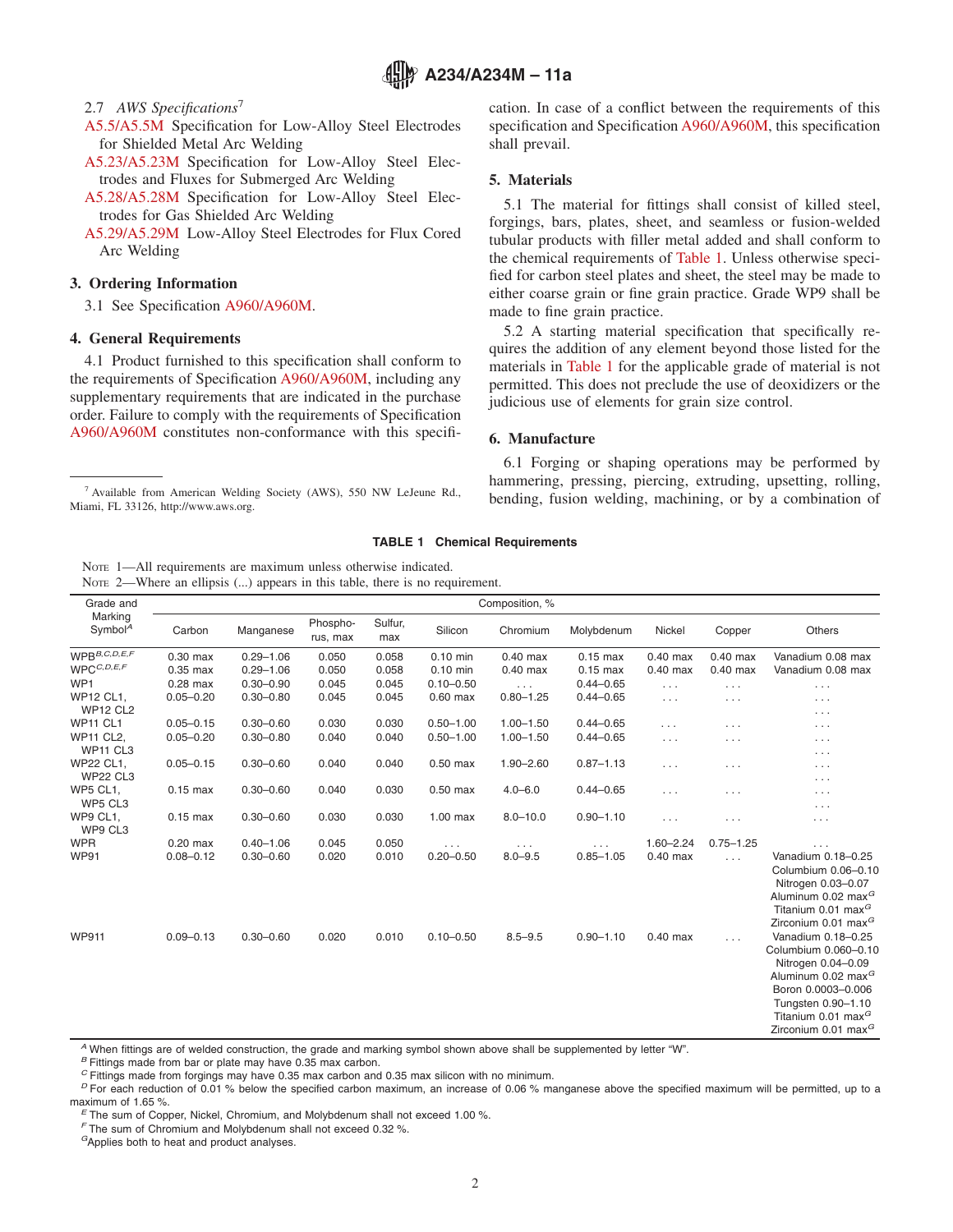

two or more of these operations. The forming procedure shall be so applied that it will not produce injurious imperfections in the fittings.

6.2 Fittings NPS-4 and under may be machined from hot-forged or rolled, cold-sized, and straightened bar stock having the chemical composition of the Grade in [Table 1](#page-1-4) and the mechanical properties of the Grade in [Table 2.](#page-2-4) Heat treatment shall be in accordance with Section [7.](#page-3-3) All caps machined from bar stock shall be examined by liquid penetrant or magnetic particle in accordance with S52 or S53 in Specification [A960/A960M.](#page-3-4)

<span id="page-2-6"></span><span id="page-2-5"></span><span id="page-2-4"></span><span id="page-2-3"></span><span id="page-2-2"></span><span id="page-2-0"></span>6.3 All welds including welds in tubular products from which fittings are made shall be (*1*) made by welders, welding operators, and welding procedures qualified under the provisions of ASME [Section IX,](#page-4-4) (*2*) heat treated in accordance with Section [7](#page-3-3) of this specification, and (3) radiographically examined throughout the entire length of each weld in accordance with Article 2, ASME [Section V](#page-0-7) with acceptance limits in accordance with Paragraph UW-51 of ASME Section VIII, Division 1 of the ASME Boiler & Pressure Vessel Code. In place of radiographic examination, welds may be ultrasonically examined in accordance with Appendix 12 of Section VIII. The

#### <span id="page-2-1"></span>**TABLE 2 Tensile Requirements**

| NOTE 1—Where an ellipsis $(\ldots)$ appears in this table, there is no requirement.   |            |                                             |                            |                                                            |                        |                                                           |             |                         |                 |
|---------------------------------------------------------------------------------------|------------|---------------------------------------------|----------------------------|------------------------------------------------------------|------------------------|-----------------------------------------------------------|-------------|-------------------------|-----------------|
| Grade and Marking Symbol                                                              | <b>WPB</b> | WPC.<br><b>WP11 CL2.</b><br><b>WP12 CL2</b> | WP <sub>1</sub>            | <b>WP11 CL1.</b><br><b>WP22 CL1.</b><br>WP5 CL1<br>WP9 CL1 | <b>WPR</b>             | <b>WP11 CL3.</b><br><b>WP22 CL3</b><br>WP5 CL3<br>WP9 CL3 | <b>WP91</b> | <b>WP911</b>            | <b>WP12 CL1</b> |
| Tensile strength, minimum unless<br>a range is given ksi [MPa]                        | 60 [415]   | 70 [485]                                    | $55 - 80$<br>$[380 - 550]$ | 60 [415]                                                   | 63-88<br>$[435 - 605]$ | 75 [520]                                                  | 90 [620]    | $90 - 120$<br>[620-840] | 60 [415]        |
| Yield strength, min, ksi [MPa]<br>(0.2 % offset or 0.5 %<br>extension-<br>under-load) | 35 [240]   | 40 [275]                                    | 30 [205]                   | 30 [205]                                                   | 46 [315]               | 45 [310]                                                  | 60 [415]    | 64 [440]                | 32 [220]        |

|                                                                                 | <b>Elongation Requirements</b>            |        |            |          |                             |          |  |
|---------------------------------------------------------------------------------|-------------------------------------------|--------|------------|----------|-----------------------------|----------|--|
|                                                                                 | Grades                                    |        |            |          |                             |          |  |
|                                                                                 | All Grades except WPR,<br>WP91, and WP911 |        | <b>WPR</b> |          | <b>WP91</b><br><b>WP911</b> |          |  |
|                                                                                 | Longi-                                    | Trans- | Longi-     | Trans-   | Longi-                      | Trans-   |  |
|                                                                                 | tudinal                                   | verse  | tudinal    | verse    | tudinal                     | verse    |  |
| Elongation:                                                                     |                                           |        |            |          |                             |          |  |
| Standard round specimen, or small proportional specimen, min % in 4 D           | 22                                        | 14     | 20         | $\cdots$ | 20                          | 13       |  |
| Rectangular specimen for wall thickness 5/16 in. [7.94 mm] and over,            | 30                                        | $20^A$ | 28         | $\cdots$ | $\cdots$                    | $\cdots$ |  |
| and for all small sizes tested in full section; min % in 2 in. [50 mm]          |                                           |        |            |          |                             |          |  |
| Rectangular specimen for wall thickness less than $\frac{5}{16}$ in. [7.94 mm]; | $\boldsymbol{\mathsf{B}}$                 | B      | B          | $\cdots$ | $\cdots$                    | $\cdots$ |  |
| min % in 2 in. [50 mm] $(\frac{1}{2}$ -in. [12.7-mm] wide specimen)             |                                           |        |            |          |                             |          |  |

*<sup>A</sup>* WPB and WPC fittings manufactured from plate shall have a minimum elongation of 17 %.

*B* For each 1/<sub>32</sub> in. [0.79 mm] decrease in wall thickness below 5/16 in. [7.94 mm], a deduction of 1.5 % for longitudinal and 1.0 % for transverse from the values shown above is permitted. The following table gives the minimum value for various wall thicknesses.

| <b>Wall Thickness</b>  |      |                                       | Grades     |              |                |  |  |  |  |
|------------------------|------|---------------------------------------|------------|--------------|----------------|--|--|--|--|
|                        |      | All Grades except WPR, WP91 and WP911 |            | <b>WPR</b>   | WP91 and WP911 |  |  |  |  |
| in.                    | [mm] | Longitudinal                          | Transverse | Longitudinal | Longitudinal   |  |  |  |  |
| $\frac{5}{16}$ (0.312) | 7.94 | 30.0                                  | 20.0       | 28.0         | 20             |  |  |  |  |
| $\frac{9}{32}$ (0.281) | 7.14 | 28.5                                  | 19.0       | 26.5         | 19             |  |  |  |  |
| $\frac{1}{4}$ (0.250)  | 6.35 | 27.0                                  | 18.0       | 25.0         | 18             |  |  |  |  |
| $\frac{7}{32}$ (0.219) | 5.56 | 25.5                                  | $\cdots$   | 23.5         | 17             |  |  |  |  |
| $\frac{3}{16}$ (0.188) | 4.76 | 24.0                                  | $\cdots$   | 22.0         | 16             |  |  |  |  |
| $\frac{5}{32}$ (0.156) | 3.97 | 22.5                                  | $\cdots$   | 20.5         | 15             |  |  |  |  |
| $\frac{1}{8}$ (0.125)  | 3.17 | 21.0                                  | $\cdots$   | 19.0         | 14             |  |  |  |  |
| $\frac{3}{32}$ (0.094) | 2.38 | 19.5                                  | $\cdots$   | 17.5         | 13             |  |  |  |  |
| $\frac{1}{16}$ (0.062) | 1.59 | 18.0                                  | $\cdots$   | 16.0         | 12             |  |  |  |  |

Note—This table gives the computed minimum % elongation value for each 1/32 in. [0.79 mm] decrease in wall thickness. Where the wall thickness lies between two values above, the minimum elongation value is determined by the following equations:

| Direction of Test | Equation         |
|-------------------|------------------|
| Longitudinal      | $E= 48t + 15.00$ |
| Transverse        | $E= 32t + 10.00$ |

where

 $E =$  elongation in 2 in. or [50 mm], %, and

*t* = actual thickness of specimen, in. [mm].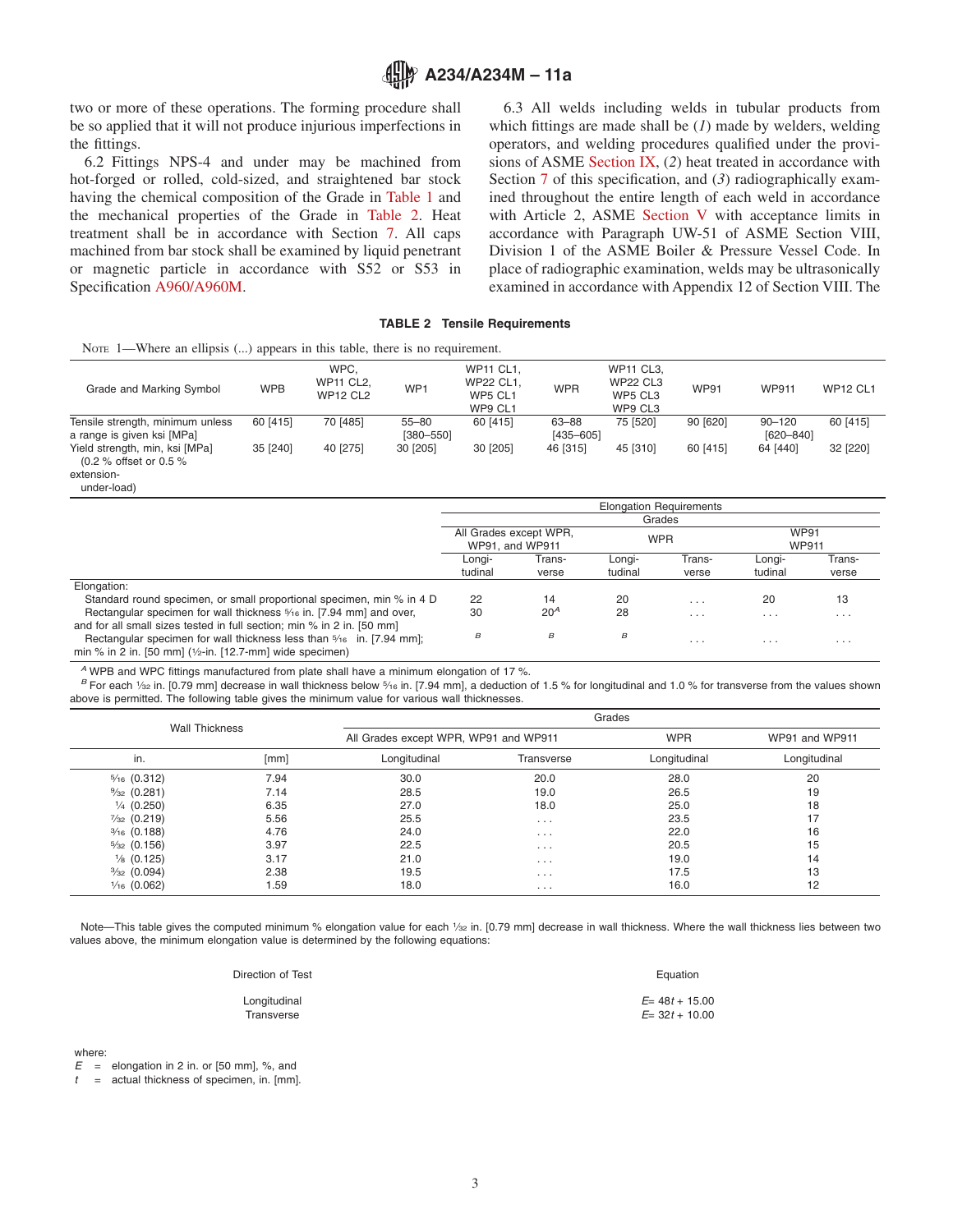NDE of welds in Grades WPB, WPC, WP1, WP11 Class 1, WP11 Class 2, WP11 Class 3, WP12 Class 1, WP12 Class 2, and WPR may be performed either prior to or after forming. NDE of welds in Grades WP5, WP9, WP91, WP911, WP22 Class 1, and WP22 Class 3 shall be done after forming.

6.3.1 All welds in WP91 shall be made with one of the following welding processes and consumables: SMAW, [A5.5/](#page-1-5) [A5.5M](#page-1-5) E90XX-B9; SAW, [A5.23/A5.23M](#page-1-6) EB9 + flux; GTAW, [A5.28/A5.28M](#page-1-7) ER90S-B9; and FCAW[A5.29/A5.29M](#page-1-8) E91T1- B9. In addition, the Ni+Mn content of all welding consumables used to fabricate WP91 fittings shall not exceed 1.0 %.

6.4 Personnel performing NDE examinations shall be qualified in accordance with [SNT-TC-1A.](#page-0-8)

6.5 The welded joints of the fittings shall be finished in accordance with the requirements of Paragraph UW-35 (*a*) of ASME Section VIII, Division 1.

6.6 All butt-weld tees manufactured by cold-forming method(s) shall be liquid penetrant or magnetic particle examined by one of the methods specified in Supplementary Requirement S52 or S53 in Specification [A960/A960M.](#page-3-5) This examination shall be performed after final heat treat. Only the side wall area of the tees need be examined. This area is defined by a circle that covers the area from the weld bevel of the branch outlet to the center line of the body or run. Internal and external surfaces shall be examined when size permits accessibility. No cracks shall be permitted. Other imperfections shall be treated in accordance with Section [14](#page-4-5) on Surface Quality. After the removal of any crack, the tee(s) shall be re-examined by the original method. Acceptable tees shall be marked with the symbol PT or MT, as applicable, to indicate compliance.

6.7 Stubends may be produced with the entire lap added by the welding of a ring, made from plate or bar of the same alloy grade and composition, to the outside of a straight section of pipe, provided the weld is double welded, is a full penetration joint, satisfies the requirements of [6.3](#page-2-5) for qualifications and [7.3.3](#page-3-6) for post weld heat treatment.

#### **7. Heat Treatment**

7.1 *Heat Treatment Procedures*—Fittings, after forming at an elevated temperature, shall be cooled to a temperature below the critical range under suitable conditions to prevent injurious defects caused by too rapid cooling, but in no case more rapidly than the cooling rate in still air. Heat treatment temperatures specified are metal (part) temperatures. Heattreated fittings shall be treated according to paragraph 7 in Specification [A960/A960M.](#page-4-6)

7.2 *WPB, WPC, and WPR Fittings*:

7.2.1 Hot-formed WPB, WPC, and WPR fittings upon which the final forming operation is completed at a temperature above 1150 °F [620 °C] and below 1800 °F [980 °C] need not be heat treated provided they are cooled in still air.

7.2.2 Hot-formed or forged WPB, WPC, and WPR fittings finished at temperature in excess of 1800 °F [980 °C] shall subsequently be annealed, normalized, or normalized and tempered. Hot-forged fittings NPS 4 or smaller need not be heat treated.

7.2.3 WPB, WPC, and WPR fittings over NPS 12, produced by locally heating a portion of the fitting stock to any temperature for forming, shall be subsequently annealed, normalized, or normalized and tempered. Fittings such as elbows, tees, header tees, reducers and lap joint stub ends with a carbon content less than 0.26 %, NPS 12 and under, shall not require heat treatment after forming a locally heated portion of the fitting.

<span id="page-3-10"></span><span id="page-3-9"></span><span id="page-3-1"></span>7.2.4 Cold-formed WPB, WPC, and WPR fittings, upon which the final forming operation is completed at a temperature below 1150 °F [620 °C], shall be normalized, or shall be stress relieved at 1100 to 1275 °F [595 to 690 °C].

<span id="page-3-2"></span>7.2.5 WPB, WPC, and WPR fittings produced by fusion welding and having a nominal wall thickness at the welded joint of 3⁄4 in. [19 mm] or greater shall be post-weld heat treated at 1100 to 1250 °F [595 to 675 °C], or in accordance with [7.2.6.](#page-3-7)

<span id="page-3-7"></span>7.2.6 At the option of the manufacturer, WPB and WPC fittings produced by any of the methods in Section 6 may be annealed, normalized, or normalized and tempered.

<span id="page-3-4"></span><span id="page-3-0"></span>7.3 *Fittings Other than WPB, WPC, and WPR*:

<span id="page-3-8"></span>7.3.1 Fittings of Grades WP1, WP11 Class 1, WP11 Class 2, WP11 Class 3, WP12 Class 1, WP12 Class 2, WP22 Class 1, WP22 Class 3, WP5, and WP9 shall be furnished in the full-annealed, isothermal-annealed, or normalized and tempered condition. If normalized and tempered, the tempering temperature for WP11 Class 1, WP11 Class 2, WP11 Class 3, WP12 Class 1, and WP12 Class 2 shall not be less than 1150 °F [620 °C]; for Grades WP5, WP9, WP22 Class 1, and WP22 Class 3 the tempering temperature shall not be less than 1250  $\mathrm{^{\circ}F}$  [675  $\mathrm{^{\circ}C}$ ].

7.3.2 Fittings of Grades WP1, WP12 Class 1, or WP12 Class 2 either hot formed or cold formed may be given a final heat treatment at 1200 °F [650 °C] instead of the heat treatment specified in [7.3.1.](#page-3-8)

<span id="page-3-6"></span>7.3.3 Fittings in all thicknesses produced by fusion welding after the heat treatment specified in [7.3.1](#page-3-8) shall be post-weld heat treated at a temperature not less than prescribed above for tempering except that Grade WP1 is required to be post-weld heat treated only when the nominal wall thickness at the welded joint is  $\frac{1}{2}$  in. [13 mm] or greater.

<span id="page-3-11"></span><span id="page-3-3"></span>7.3.4 Except when Supplementary Requirement S1 is specified by the purchaser, Grade WP91 shall be normalized at 1900 °F [1040 °C] minimum, and 1975 °F [1080 °C] maximum, and tempered in the temperature range of 1350 °F [730 °C] to 1470 °F [800 °C] as a final heat treatment.

<span id="page-3-5"></span>7.3.5 Grade WP911 shall be normalized in the temperature range of 1900 to 1975 °F [1040 to 1080 °C], and tempered in the temperature range of 1365 to 1435 °F [740 to 780 °C] as a final heat treatment.

7.4 *WPB and WPC Fittings Made from Bar*— Cold-finished bars reduced in cross-sectional area more than 10 % by cold drawing or cold rolling are not acceptable for use in the manufacture of these fittings unless the bars have been either stress relieved in the temperature range of 1100 to 1250 °F [595 to 675 °C], normalized, normalized and tempered, or fully annealed. Mechanical testing must be performed subsequent to the final heat-treating operation.

7.5 Liquid quenching followed by tempering shall be permitted for all grades when approved by the purchaser. Minimum tempering temperature shall be 1100 °F [595 °C] for WPB, WPC, and WPR, 1150 °F [620 °C] for Grades WP1,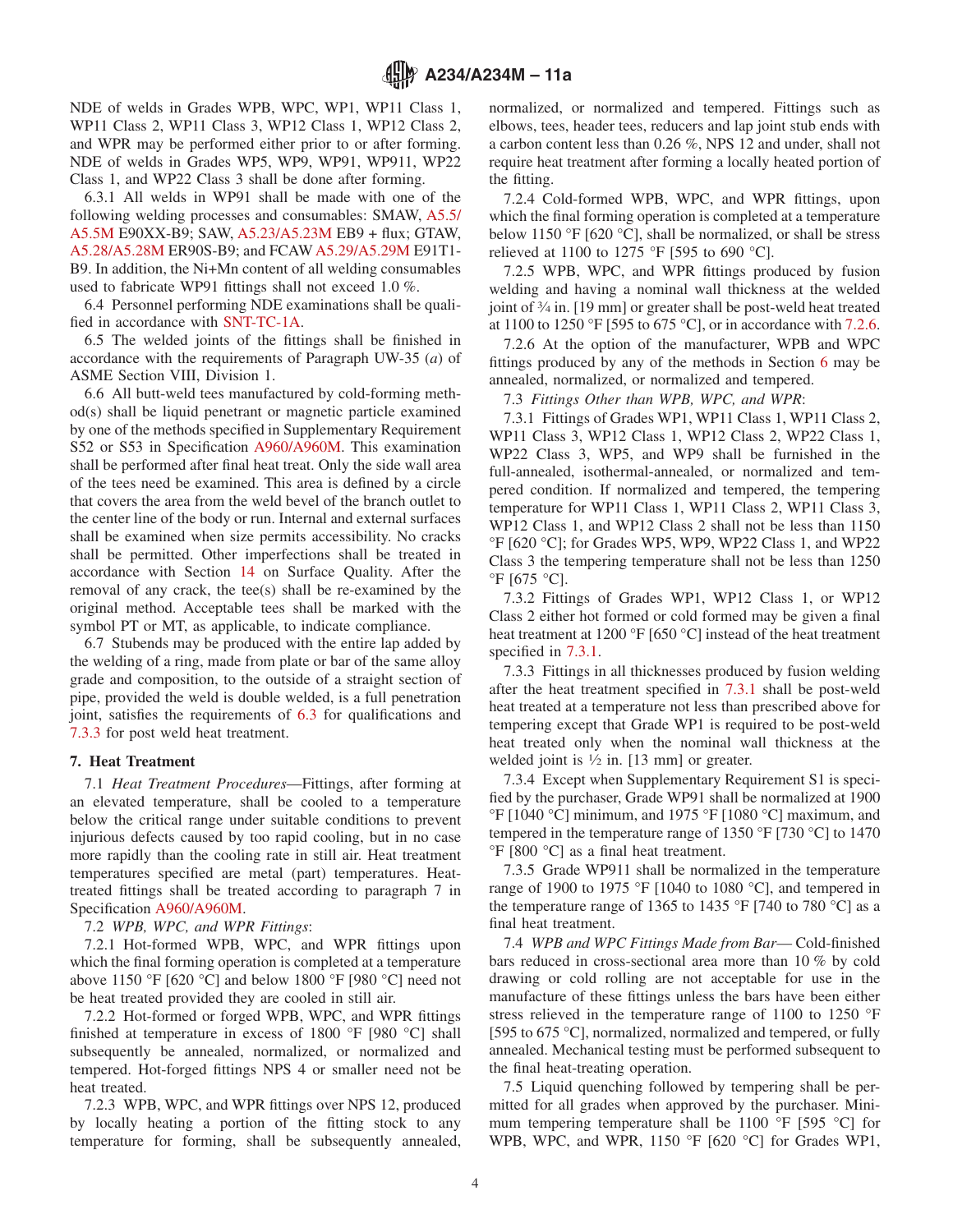WP11 Class 1, WP11 Class 2, WP11 Class 3, WP 12 Class 1, and WP12 Class 2 and 1250 °F [675 °C] for Grades WP5, WP9, WP22 Class 1, and WP22 Class 3, and 1350 °F [730 °C] for Grade WP91 and WP911.

# **8. Chemical Composition**

8.1 The chemical composition of each cast or heat used shall be determined and shall conform to the requirements of the chemical composition for the respective materials listed in [Table 1.](#page-1-4) The ranges as shown have been expanded to include variations of the chemical analysis requirements that are listed in the various specifications for the starting materials (pipe, tube, plate, bar, and forgings) normally used in the manufacturing of fittings to this specification.

8.2 The steel shall not contain any unspecified elements for the ordered grade to the extent that it conforms to the requirements of another grade for which that element is a specified element having a required minimum content.

8.3 Weld metal used in the construction of carbon-steel fittings shall be mild steel analysis No. A1 of Table QW-442, Section IX of the ASME Boiler and Pressure Vessel Code, No. A2 may be used for Grade WPCW.

8.4 The molybdenum and chromium content of the deposited weld metal of alloy steel fittings shall be within the same percentage range as permitted for the base metal.

#### **9. Tensile Requirements**

9.1 The tensile properties of the fitting material shall conform to the requirements listed in [Table 2.](#page-2-4)

9.1.1 Specimens cut either longitudinally or transversely shall be acceptable for the tension test.

9.1.2 While [Table 2](#page-2-4) specifies elongation requirements for both longitudinal and transverse specimens, it is not the intent that both requirements apply simultaneously. Instead, it is intended that only the elongation requirement that is appropriate for the specimen used be applicable.

9.2 One tension test shall be made on each heat of material and in the same condition of heat treatment as the finished fittings it represents. The sample thickness shall not vary more than  $\frac{1}{4}$  in. [6 mm] from the fitting wall thickness it represents.

9.3 When cold-formed fittings are furnished, samples of the raw material shall be normalized or stress relieved as required in [7.2.4.](#page-3-9) Tension tests conducted on these heat-treated samples shall be considered to be the tensile properties of the coldformed fittings.

9.4 Records of the tension tests shall be certification that the material of the fitting meets the tensile requirements of this specification provided the heat treatments are the same. If the raw material was not tested, or the fitting is not in the same condition of heat treatment, the fitting manufacturer shall perform the required test on material representative of the finished fitting from each heat of starting material.

# **10. Hardness**

10.1 Except when only one fitting is produced, and except for Grade WP91, a minimum of two pieces per batch or continuous run shall be hardness tested to ensure the fittings are within the following limits for each grade in [Table 2.](#page-2-4) The

purchaser may verify that the requirement has been met by testing at any location on the fitting provided such testing does not render the fitting useless.

10.1.1 Fittings of Grades WP5, WP9, and WPR—217 HBW maximum.

10.1.2 Fittings of Grade WP911—248 HBW maximum.

10.1.3 Fittings of all other grades—197 HBW maximum.

10.2 All fittings of Grade WP91 shall be hardness tested and shall have a hardness of 190 HBW-250 HBW.

<span id="page-4-6"></span>10.3 When additional hardness testing of the fittings is required, see Supplementary Requirement S57 in Specification [A960/A960M.](#page-4-7)

# <span id="page-4-7"></span>**11. Hydrostatic Tests**

<span id="page-4-4"></span>11.1 See Specification [A960/A960M.](#page-4-8)

#### <span id="page-4-17"></span><span id="page-4-16"></span>**12. Nondestructive Examination**

<span id="page-4-8"></span>12.1 For WP91, one of the following examinations, as found in the Supplementary Requirements of Specification [A960/A960M,](#page-4-9) shall be performed: S52 Liquid Pentrant Examination, S53 Magnetic Particle Examination, S62 Ultrasonic Test, or S72 Nondestructive Electromagnetic (Eddy-Current) Test.

# <span id="page-4-18"></span><span id="page-4-14"></span>**13. Dimensions**

<span id="page-4-1"></span><span id="page-4-0"></span>13.1 Butt-welding fittings and butt-welding short radius elbows and returns purchased in accordance with this specification shall conform to the dimensions and tolerances given in the latest revision of ASME [B16.9.](#page-0-9) Steel socket-welding and threaded fittings purchased in accordance with this specification shall conform to the sizes, shapes, dimensions, and tolerances specified in the latest revision of ASME [B16.11,](#page-0-10) [MSS-SP-79,](#page-0-11) or [MSS-SP-83.](#page-0-12) Swage(d) Nipples, Bull Plugs, and Integrally Reinforced Forged Branch Outlet Fittings purchased in accordance with this specification shall conform to the sizes, shapes, dimensions, and tolerances specified in the latest revision of [MSS-SP-95](#page-7-0) or [MSS-SP-97.](#page-7-1)

<span id="page-4-3"></span><span id="page-4-2"></span>13.2 Fittings of size or shape differing from these standards, but meeting all other requirements of this specification may be furnished in accordance with Supplementary Requirement S58 in Specification [A960/A960M.](#page-4-10)

#### <span id="page-4-10"></span><span id="page-4-9"></span><span id="page-4-5"></span>**14. Surface Quality**

14.1 See Specification [A960/A960M.](#page-4-11)

#### <span id="page-4-11"></span>**15. Repair by Welding**

15.1 See Specification [A960/A960M.](#page-4-12)

<span id="page-4-19"></span><span id="page-4-12"></span>15.2 In addition to the requirements for weld repair of Specification [A960/A960M,](#page-4-13) weld repairs to WP91 fittings shall meet the requirements of [6.3.1.](#page-3-10)

#### <span id="page-4-13"></span>**16. Inspection**

<span id="page-4-15"></span>16.1 See Specification [A960/A960M.](#page-0-13)

16.2 Other tests, when required by agreement, shall be made from material of the lots covered in the order.

### **17. Rejection and Rehearing**

17.1 Material that fails to conform to the requirements of this specification may be rejected. Rejection should be reported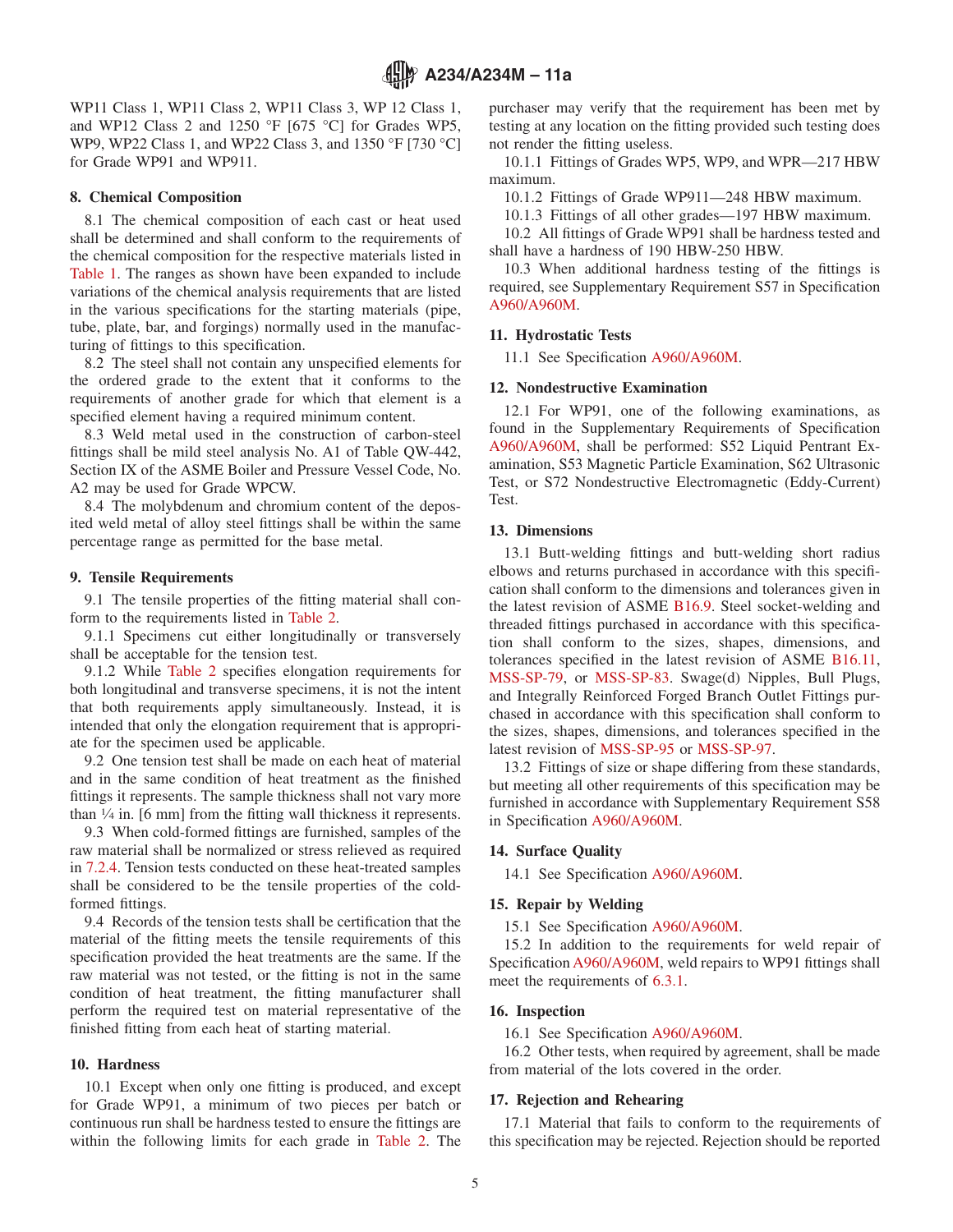to the producer or supplier promptly in writing. In case of dissatisfaction with the results of the tests, the producer or supplier may make claim for a rehearing.

17.2 Fittings that develop defects in shopworking or application operations may be rejected. Upon rejection, the manufacturer shall be notified promptly in writing.

# **18. Certification**

18.1 Test reports are required for all fittings covered by this specification. Each test report shall include the following information:

18.1.1 Chemical analysis results, Section 8 [\(Table 1\)](#page-1-4). Reported results shall be to the same number of significant figures as the limits specified in [Table 1](#page-1-4) for that element.

18.1.2 Tensile property results, Section [9](#page-4-14) [\(Table 2\)](#page-2-4), report the yield strength and ultimate strength in ksi [MPa] and elongation in percent,

18.1.3 Hardness results, Section [10,](#page-4-15)

18.1.4 Type heat treatment, if any, Section [7,](#page-3-3)

18.1.5 Seamless or welded,

18.1.6 Starting material, specifically pipe, plate, etc.,

18.1.7 Statement regarding radiographic or ultrasonic examination, [6.3,](#page-2-5)

18.1.8 Any supplemental testing required by the purchase order,

18.1.9 Statement that the fitting was manufactured, sampled, tested, and inspected in accordance with the specification, and was found to meet the requirements, and

18.1.10 The specification number, year of issue, revision letter (if any), grade and class of the fittings.

# <span id="page-5-2"></span>**19. Product Marking**

19.1 All fittings shall have the prescribed information stamped or otherwise suitably marked on each fitting in accordance with the Standard Marking System for Valves, Fittings, Flanges and Unions [\(MSS-SP-25,](#page-0-14) latest edition).

<span id="page-5-3"></span><span id="page-5-0"></span>19.2 The prescribed information for butt-welding fittings shall be: The manufacturer's name or trademark (see [Note 1\)](#page-5-1), schedule number or nominal wall thickness designation, size, fitting designation in accordance with [Annex A1](#page-6-0) and the heat number or manufacturer's heat identification.

<span id="page-5-7"></span><span id="page-5-1"></span>NOTE 1—For purposes of identification marking, the manufacturer is considered the organization that certifies the piping component complies with this specification.

<span id="page-5-4"></span>19.3 The prescribed information for threaded or socketwelding fittings shall be: The manufacturer's name or trademark (see [Note 1\)](#page-5-1), pressure class or schedule number and fitting designation in accordance with [Annex A1,](#page-6-0) and the heat number or the manufacturer's heat identification.

<span id="page-5-6"></span><span id="page-5-5"></span>19.4 Specification number, year of issue and revision letter are not required to be marked on fittings.

19.5 *Bar Coding*—In addition to the requirements in [19.1,](#page-5-2) [19.2,](#page-5-3) [19.3](#page-5-4) and [19.4,](#page-5-5) bar coding is acceptable as a supplemental identification method. The purchaser may specify in the order a specific bar coding system to be used. The bar coding system, if applied at the discretion of the supplier, should be consistent with one of the published industry standards for bar coding. If used on small fittings, the bar code may be applied to the box or a substantially applied tag.

# **20. Keywords**

20.1 pipe fittings—steel; piping applications; pressure containing parts; pressure vessel service; temperature service applications—elevated

# **SUPPLEMENTARY REQUIREMENTS**

These requirements shall not be considered unless specified in the order, in which event, the supplementary requirements specified shall be made at the place of manufacture, unless otherwise agreed upon, at the purchaser's expense. The test specified shall be witnessed by the purchaser's inspector before shipment of material, if so specified in the order.

# **S1. Alternative Heat Treatment—Grade WP91**

S1.1 Grade WP91 shall be normalized in accordance with [7.3.4](#page-3-11) and tempered at a temperature, to be specified by the purchaser, less than 1350 °F [730 °C]. It shall be the purchaser's responsibility to subsequently temper the entire fitting in the temperature range of 1350 °F [730 °C] to 1470 °F [800 °C] as a final heat treatment. All mechanical tests shall be made on material heat treated in accordance with [7.3.4.](#page-3-11) The certification shall reference this supplementary requirement indicating the actual tempering temperature applied. The notation "S1'' shall be included with the required marking of the fitting.

# **S2. Restricted Vanadium Content**

S2.1 The vanadium content of the fittings shall not exceed  $0.03\%$ 

#### **S3. Carbon Equivalent**

S3.1 For grades WPB and WPC, the maximum carbon equivalent (C.E.), based on heat analysis and the following formula, shall be 0.50.

$$
C.E = C + \frac{Mn}{6} + \frac{Cr + Mo + V}{5} + \frac{Ni + Cu}{15}
$$

S3.2 A lower maximum carbon equivalent may be agreed upon between the purchaser and the supplier.

S3.3 The C.E. shall be reported on the test report.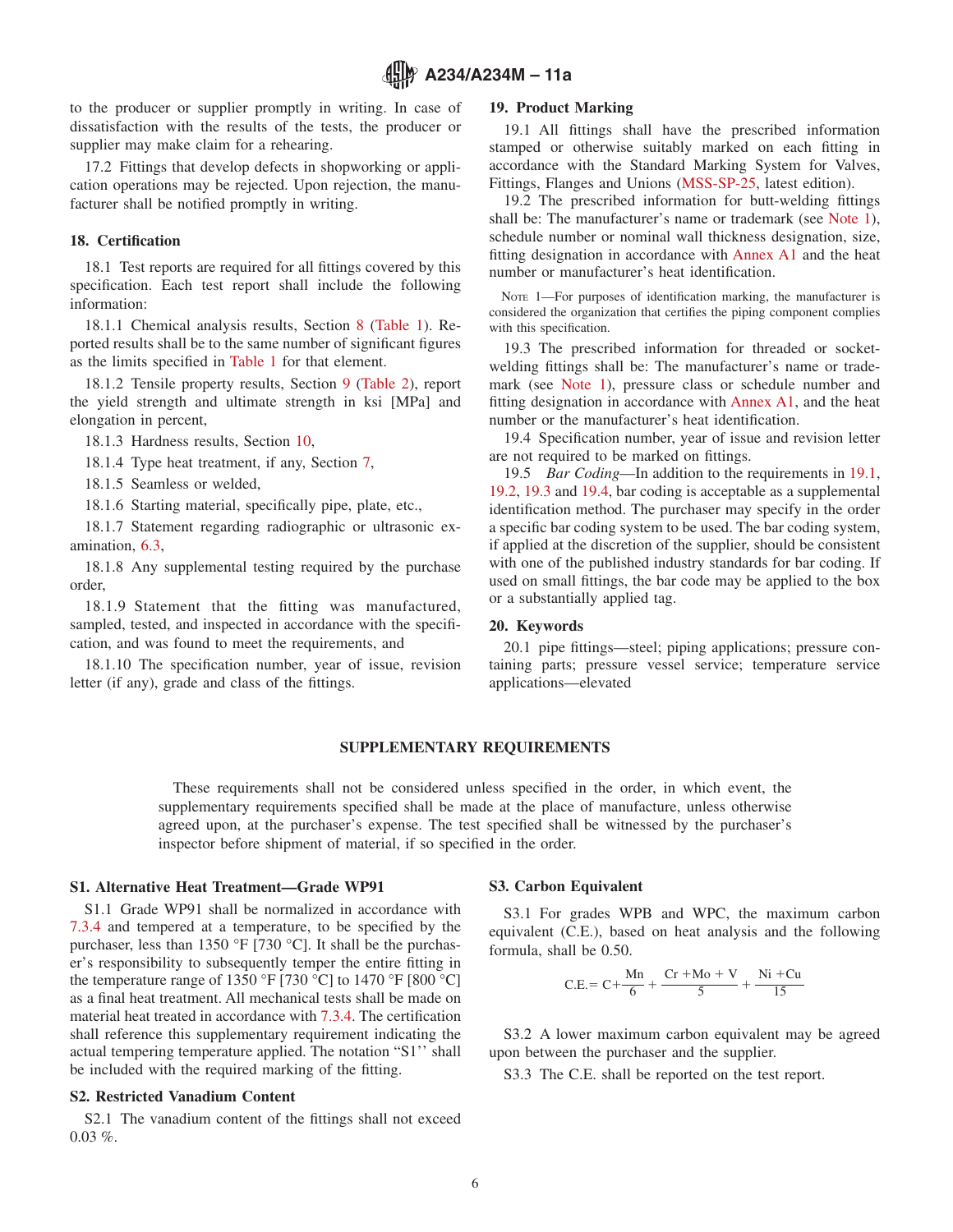# <span id="page-6-0"></span>**ANNEX**

#### **(Mandatory Information)**

# **A1. FITTING DESIGNATION FOR MARKING PURPOSES**

#### **TABLE A1.1 Fitting Designation for Marking Purposes**

| Grade           | Class           | Construction              | <b>Mandatory Marking</b>         |
|-----------------|-----------------|---------------------------|----------------------------------|
| <b>WPB</b>      |                 | W (Welded construction)   | WPBW <sup>A</sup>                |
|                 |                 | S (Seamless construction) | <b>WPB</b>                       |
| <b>WPC</b>      |                 | W (Welded construction)   | WPCW <sup>A</sup>                |
|                 |                 | S (Seamless construction) | <b>WPC</b>                       |
| WP1             |                 | W (Welded construction)   | WP1W <sup>A</sup>                |
|                 |                 | S (Seamless construction) | WP1                              |
| <b>WP12</b>     | CL <sub>1</sub> | W (Welded construction)   | WP12 CL1W <sup>A</sup>           |
|                 |                 | S (Seamless construction) | <b>WP12 CL1</b>                  |
|                 | CL <sub>2</sub> | W (Welded construction)   | WP12 CL2W <sup>A</sup>           |
|                 |                 | S (Seamless construction) | <b>WP12 CL2</b>                  |
| <b>WP11</b>     | CL <sub>1</sub> | W (Welded construction)   | WP11 CL1W <sup>A</sup>           |
|                 |                 | S (Seamless construction) | <b>WP11 CL1</b>                  |
|                 | CL <sub>2</sub> | W (Welded construction)   | WP11 CL2W <sup>A</sup>           |
|                 |                 | S (Seamless construction) | WP11 CL2                         |
|                 | CL <sub>3</sub> | W (Welded construction)   | WP11 CL3W <sup>A</sup>           |
|                 |                 | S (Seamless construction) | WP <sub>11</sub> CL <sub>3</sub> |
| <b>WP22</b>     | CL <sub>1</sub> | W (Welded construction)   | WP22 CL1W <sup>A</sup>           |
|                 |                 | S (Seamless construction) | <b>WP22 CL1</b>                  |
|                 | CL <sub>3</sub> | W (Welded construction)   | WP22 CL3W <sup>A</sup>           |
|                 |                 | S (Seamless construction) | <b>WP22 CL3</b>                  |
| WP <sub>5</sub> | CL <sub>1</sub> | W (Welded construction)   | WP5 CL1 $W^A$                    |
|                 |                 | S (Seamless construction) | WP5 CL1                          |
|                 | CL <sub>3</sub> | W (Welded construction)   | WP5 CL3 W <sup>A</sup>           |
|                 |                 | S (Seamless construction) | WP5 CL3                          |
| WP9             | CL <sub>1</sub> | W (Welded construction)   | WP9 CL1 W <sup>A</sup>           |
|                 |                 | S (Seamless construction) | WP9 CL1                          |
|                 | CL <sub>3</sub> | W (Welded construction)   | WP9 CL3 $W^A$                    |
|                 |                 | S (Seamless construction) | WP9 CL3                          |
| <b>WPR</b>      |                 | W (Welded construction)   | WPR W <sup>A</sup>               |
|                 |                 | S (Seamless construction) | <b>WPR</b>                       |
| <b>WP91</b>     |                 | W (Welded construction)   | WP91 $W^A$                       |
|                 |                 | S (Seamless construction) | <b>WP91</b>                      |

*<sup>A</sup>* Add "U" to marking if welds are ultrasonic inspected in lieu of radiography.

# **SUMMARY OF CHANGES**

Committee A01 has identified the location of selected changes to this specification since the last issue, A234/A234M–11, that may impact the use of this specification. (Approved November 1, 2011)

(*1*) Revised Section [10](#page-4-15) to delete the reference to Test Methods and Definitions A370 and to clarify that all WP91 fittings shall be hardness tested. Also deleted Test Methods and Definitions A370 from Referenced Documents.

(*2*) Revised Footnote *D* in [Table 1](#page-1-4) to raise permitted maximum Mn content.

(*3*) Moved Note 1 of [6.1](#page-1-9) into the text as [6.2](#page-2-6) and renumbered subsequent paragraphs.

Committee A01 has identified the location of selected changes to this specification since the last issue, A234/A234M–10b, that may impact the use of this specification. (Approved April 1, 2011)

(*1*) Deleted maximum tensile requirements in [Table 2](#page-2-4) for WPB, WPC, P11, P12, P22, P5, P9, and P91 grades while maintaining the maximum hardness for each grade.

(*2*) Revised Section [10](#page-4-15) and [18.1.3](#page-5-6) on hardness testing requirements/reporting.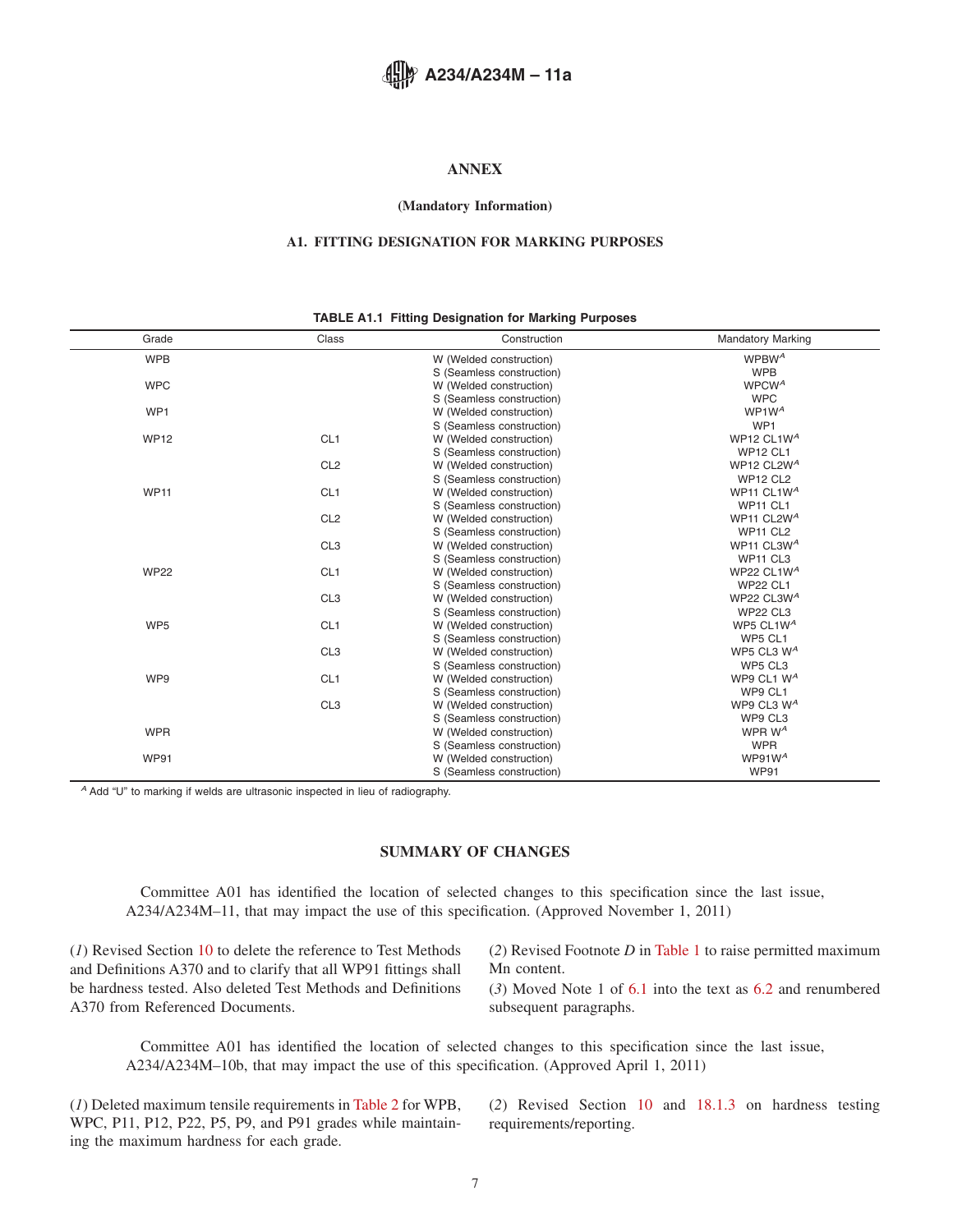# **A234/A234M – 11a**

Committee A01 has identified the location of selected changes to this specification since the last issue, A234/A234M–10a, that may impact the use of this specification. (Approved December 1, 2010)

(*1*) Revised [12.1](#page-4-16) to add PT to the list of NDE methods (UT or EC or MT), one of which shall be used for WP91 fittings.

> Committee A01 has identified the location of selected changes to this specification since the last issue, A234/A234M–10, that may impact the use of this specification. (Approved October 1, 2010)

(*1*) Revised Section [10](#page-4-15) to require a hardness range for WP91, to change HB nomenclature to HBW, and to revise the hardness maximum of WP91.

(*2*) Added Section [12](#page-4-17) to require one of UT or EC or MT of WP91 fittings and renumbered subsequent sections. (*3*) Revised [Table 2](#page-2-4) to raise the minimum and maximum tensile strengths of Grade WP91.

Committee A01 has identified the location of selected changes to this specification since the last issue, A234/A234M–07, that may impact the use of this specification. (Approved May 1, 2010)

(*1*) Added [MSS-SP-97](#page-0-15) to [1.1,](#page-0-16) [13.1,](#page-4-18) and Referenced Documents. Added [MSS-SP-95](#page-0-17) to [13.1.](#page-4-18)

(*2*) Revised [5.1](#page-1-10) to include sheet among the permitted product forms for starting material.

(*3*) Added value for transverse elongation of round tensile specimens fot WP91 and WP911 in [Table 2.](#page-2-4)

<span id="page-7-1"></span><span id="page-7-0"></span>(*4*) Added [6.3.1](#page-3-10) and [15.2](#page-4-19) to limit the chemistry of welding consumables for fabrication and weld repair of WP91 fittings. (*5*) Added reference to AWS specifications in [6.3.1](#page-3-10) and Referenced Documents.

(*6*) Revised [18.1.1](#page-5-7) on reporting of chemical analysis.

*ASTM International takes no position respecting the validity of any patent rights asserted in connection with any item mentioned in this standard. Users of this standard are expressly advised that determination of the validity of any such patent rights, and the risk of infringement of such rights, are entirely their own responsibility.*

*This standard is subject to revision at any time by the responsible technical committee and must be reviewed every five years and if not revised, either reapproved or withdrawn. Your comments are invited either for revision of this standard or for additional standards and should be addressed to ASTM International Headquarters. Your comments will receive careful consideration at a meeting of the responsible technical committee, which you may attend. If you feel that your comments have not received a fair hearing you should make your views known to the ASTM Committee on Standards, at the address shown below.*

*This standard is copyrighted by ASTM International, 100 Barr Harbor Drive, PO Box C700, West Conshohocken, PA 19428-2959, United States. Individual reprints (single or multiple copies) of this standard may be obtained by contacting ASTM at the above address or at 610-832-9585 (phone), 610-832-9555 (fax), or service@astm.org (e-mail); or through the ASTM website (www.astm.org). Permission rights to photocopy the standard may also be secured from the ASTM website (www.astm.org/ COPYRIGHT/).*